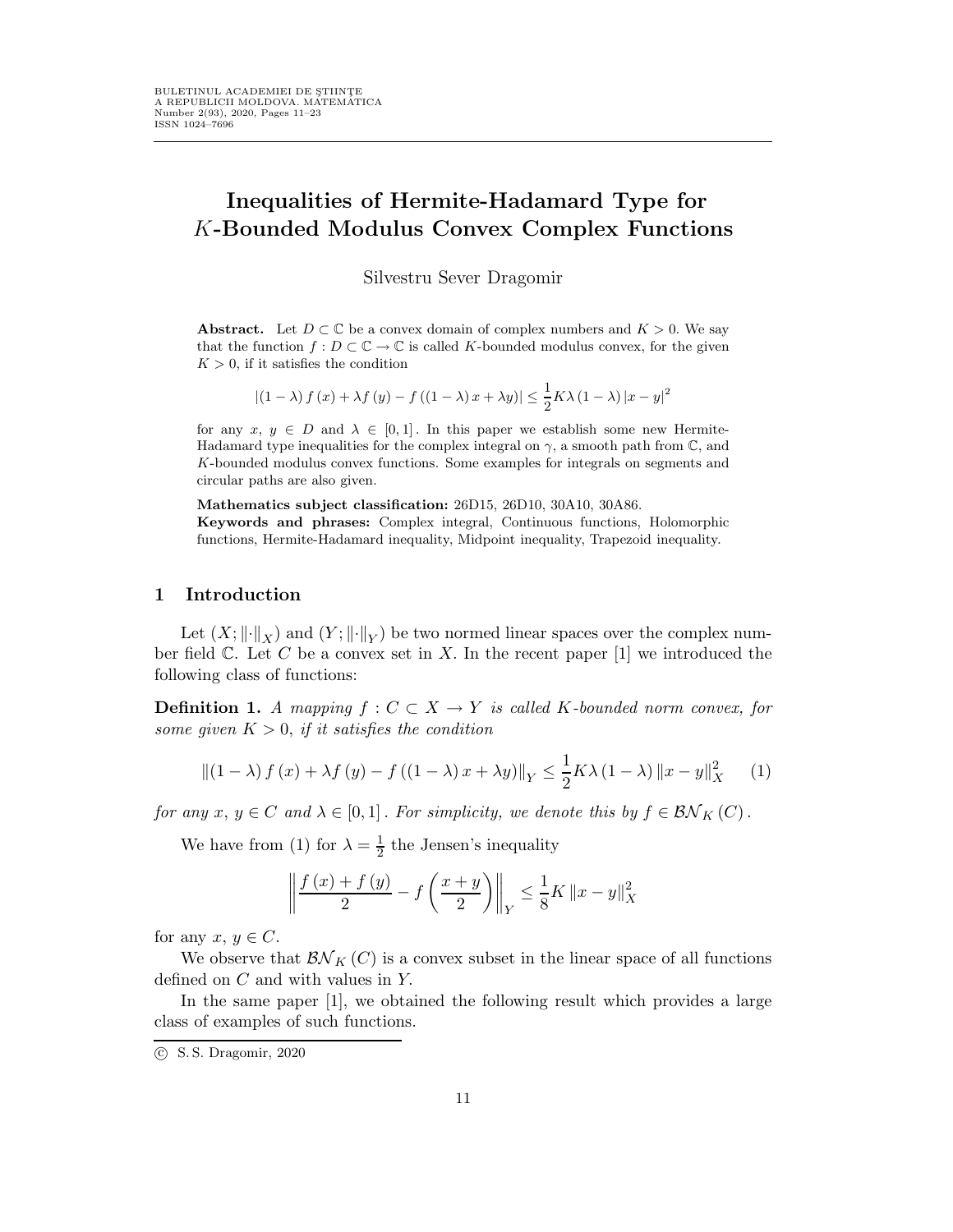**Theorem 1.** Let  $(X, \|\cdot\|_X)$  and  $(Y, \|\cdot\|_Y)$  be two normed linear spaces, C an open convex subset of X and  $f: C \to Y$  a twice-differentiable mapping on C. Then for any  $x, y \in C$  and  $\lambda \in [0,1]$  we have

$$
\left\|\left(1-\lambda\right)f\left(x\right)+\lambda f\left(y\right)-f\left(\left(1-\lambda\right)x+\lambda y\right)\right\|_{Y} \leq \frac{1}{2}K\lambda\left(1-\lambda\right)\left\|y-x\right\|_{X}^{2},\qquad(2)
$$

where

$$
K_{f''} := \sup_{z \in C} \|f''(z)\|_{\mathcal{L}(X^2;Y)}\tag{3}
$$

is assumed to be finite, namely  $f \in \mathcal{BN}_{K_{f''}}(C)$ .

We have the following inequalities of Hermite-Hadamard type [1]:

**Theorem 2.** Let  $(X; \|\cdot\|_X)$  and  $(Y; \|\cdot\|_Y)$  be two normed linear spaces over the complex number field  $\mathbb C$  with Y complete. Assume that the mapping  $f : C \subset X \to Y$ is continuous on the convex set C in the norm topology. If  $f \in \mathcal{BN}_K(C)$  for some  $K > 0$ , then we have

$$
\left\| \frac{f(x) + f(y)}{2} - \int_0^1 f((1 - \lambda)x + \lambda y) d\lambda \right\|_Y \le \frac{1}{12} K \left\| x - y \right\|_X^2 \tag{4}
$$

and

$$
\left\| \int_0^1 f\left( (1 - \lambda)x + \lambda y \right) d\lambda - f\left( \frac{x + y}{2} \right) \right\|_Y \le \frac{1}{24} K \left\| x - y \right\|_X^2 \tag{5}
$$

for any  $x, y \in C$ .

The constants  $\frac{1}{12}$  and  $\frac{1}{24}$  are best possible.

For a monograph devoted to Hermite-Hadamard type inequalities see [3] and the recent survey paper [2].

Let  $D \subset \mathbb{C}$  be a convex domain of complex numbers and  $K > 0$ . Following Definition 1, we say that the function  $f: D \subset \mathbb{C} \to \mathbb{C}$  is called K-bounded modulus convex, for the given  $K > 0$ , if it satisfies the condition

$$
|(1 - \lambda) f(x) + \lambda f(y) - f((1 - \lambda)x + \lambda y)| \le \frac{1}{2} K \lambda (1 - \lambda) |x - y|^2
$$
 (6)

for any  $x, y \in D$  and  $\lambda \in [0, 1]$ . For simplicity, we denote this by  $f \in \mathcal{BM}_K(D)$ .

All the above results can be translated for complex functions defined on convex subsets  $D \subset \mathbb{C}$ .

In the following, in order to obtain several inequalities for the complex integral, we need the following facts.

Suppose  $\gamma$  is a smooth path from C parametrized by  $z(t)$ ,  $t \in [a, b]$  and f is a complex function which is continuous on  $\gamma$ . Put  $z(a) = u$  and  $z(b) = w$  with u,  $w \in \mathbb{C}$ . We define the integral of f on  $\gamma_{u,w} = \gamma$  as

$$
\int_{\gamma} f(z) dz = \int_{\gamma_{u,w}} f(z) dz := \int_{a}^{b} f(z(t)) z'(t) dt.
$$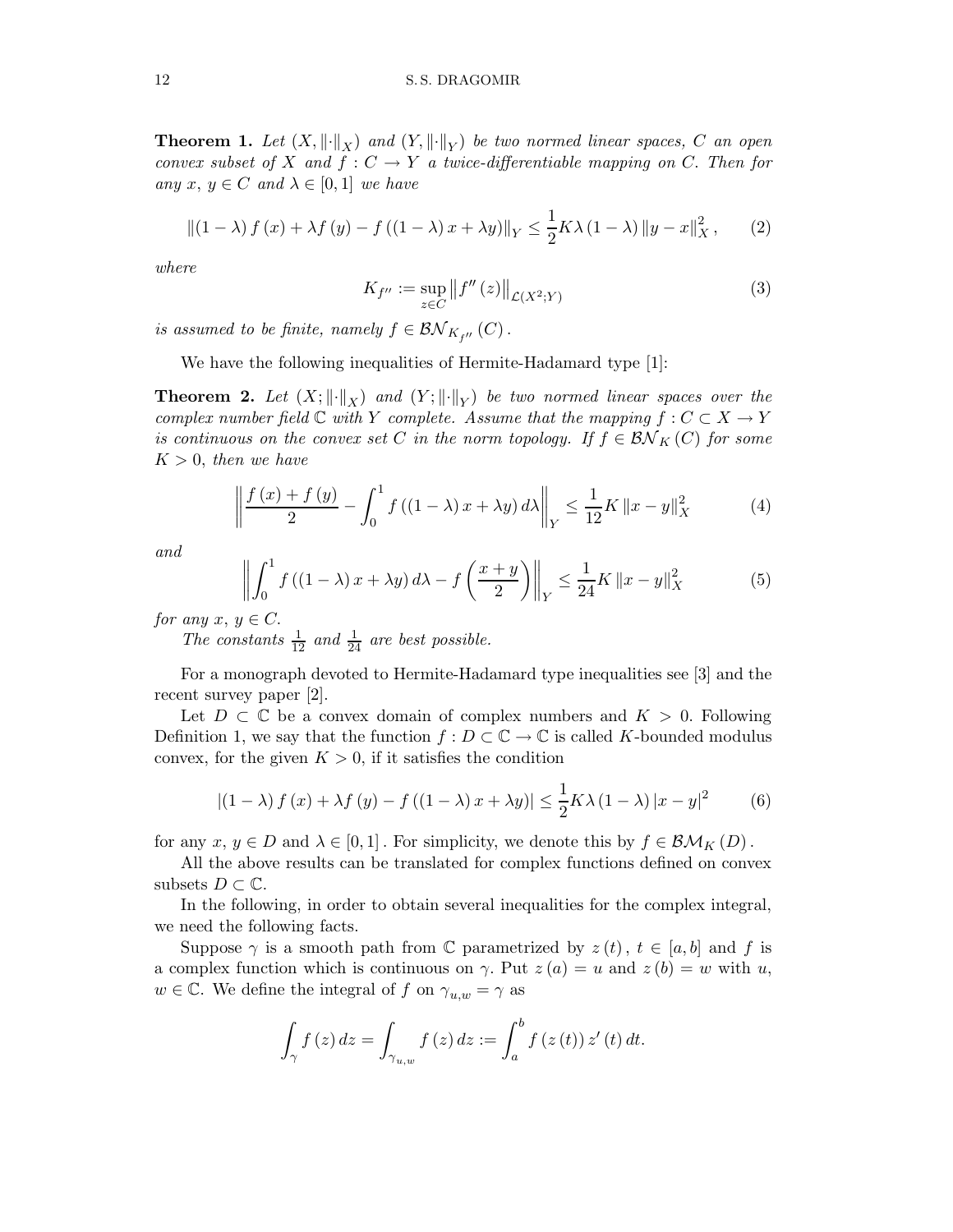We observe that the actual choice of parametrization of  $\gamma$  does not matter.

This definition immediately extends to paths that are piecewise smooth. Suppose  $\gamma$  is parametrized by  $z(t), t \in [a, b]$ , which is differentiable on the intervals  $[a, c]$  and [c, b], then assuming that f is continuous on  $\gamma$  we define

$$
\int_{\gamma_{u,w}} f(z) dz := \int_{\gamma_{u,v}} f(z) dz + \int_{\gamma_{v,w}} f(z) dz
$$

where  $v := z(s)$  for some  $s \in (a, b)$ . This can be extended for a finite number of intervals.

We also define the integral with respect to arc-length

$$
\int_{\gamma_{u,w}} f(z) |dz| := \int_a^b f(z(t)) |z'(t)| dt
$$

and the length of the curve  $\gamma$  is then

$$
\ell(\gamma) = \int_{\gamma_{u,w}} |dz| = \int_a^b |z'(t)| dt.
$$

Let f and g be holomorphic in D, an open domain and suppose  $\gamma \subset D$  is a piecewise smooth path from  $z(a) = u$  to  $z(b) = w$ . Then we have the *integration* by parts formula

$$
\int_{\gamma_{u,w}} f(z) g'(z) dz = f(w) g(w) - f(u) g(u) - \int_{\gamma_{u,w}} f'(z) g(z) dz.
$$
 (7)

We recall also the *triangle inequality* for the complex integral, namely

$$
\left| \int_{\gamma} f(z) dz \right| \leq \int_{\gamma} |f(z)| |dz| \leq \|f\|_{\gamma, \infty} \ell(\gamma)
$$
 (8)

where  $\left\|f\right\|_{\gamma,\infty} := \sup_{z \in \gamma} |f(z)|$ .

We also define the *p*-norm with  $p \geq 1$  by

$$
\|f\|_{\gamma,p} := \left(\int_{\gamma} |f(z)|^p |dz|\right)^{1/p}.
$$

For  $p = 1$  we have

$$
\left\|f\right\|_{\gamma,1}:=\int_{\gamma}\left|f\left(z\right)\right|\left|dz\right|.
$$

If  $p, q > 1$  with  $\frac{1}{p} + \frac{1}{q}$  $\frac{1}{q} = 1$ , then by Hölder's inequality we have

$$
||f||_{\gamma,1} \leq \left[\ell(\gamma)\right]^{1/q} ||f||_{\gamma,p}.
$$

Motivated by the above results, in this paper we establish some new Hermite-Hadamard type inequalities for the complex integral on  $\gamma$ , a smooth path from  $\mathbb{C},$ and K-bounded modulus convex functions. Some examples for integrals on segments and circular paths are also given.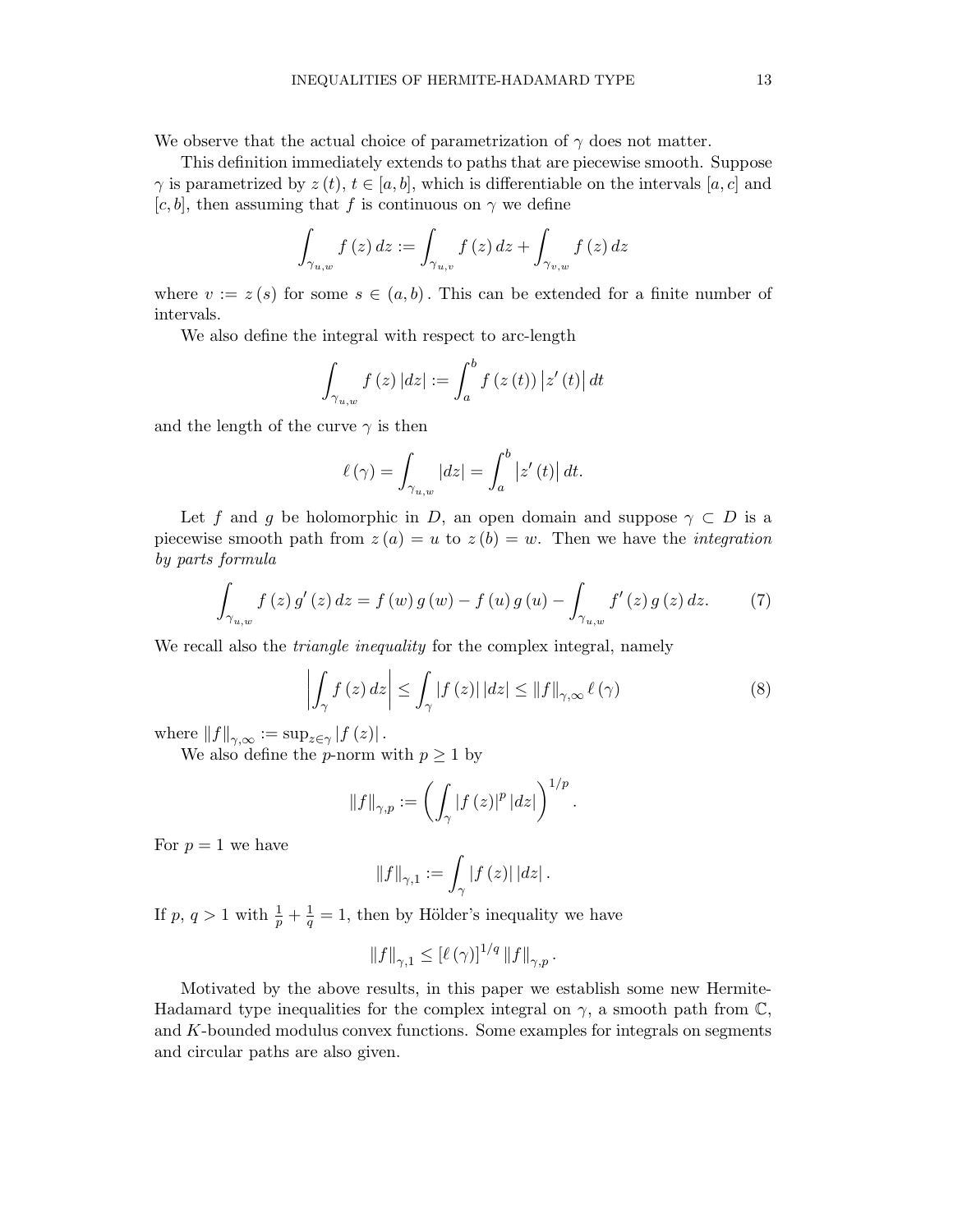## 2 Integral Inequalities

We have:

**Theorem 3.** Let  $D \subset \mathbb{C}$  be a convex domain of complex numbers and  $K > 0$ . Assume that f is holomorphic on D and  $f \in \mathcal{BM}_K(D)$ . If  $\gamma \subset D$  parametrized by  $z(t), t \in [a, b]$  is a piecewise smooth path from  $z(a) = u$  to  $z(b) = w$  and  $v \in D$ , then

$$
\left| \int_{\gamma} f(z) dz - \left[ f(v) + f'(v) \left( \frac{w+u}{2} - v \right) \right] (w-u) \right| \leq \frac{1}{2} K \int_{\gamma} |z-v|^2 |dz| \,. \tag{9}
$$

In particular, we have for  $v = \frac{w+u}{2}$  $rac{+u}{2}$  that

$$
\left| \int_{\gamma} f(z) dz - f\left(\frac{w+u}{2}\right)(w-u) \right| \leq \frac{1}{2} K \int_{\gamma} \left| z - \frac{w+u}{2} \right|^2 |dz| \,. \tag{10}
$$

*Proof.* Let  $x, y \in D$ . Since  $f \in \mathcal{BM}_K(D)$ , then we have

$$
|f((1 - \lambda)x + \lambda y) - f(x) + \lambda [f(x) - f(y)]| \le \frac{1}{2}K\lambda (1 - \lambda) |x - y|^2
$$

that implies that

$$
\left| \frac{f(x + \lambda(y - x)) - f(x)}{\lambda} + f(x) - f(y) \right| \le \frac{1}{2} K (1 - \lambda) |x - y|^2
$$

for  $\lambda \in (0,1)$ .

Since f is holomorphic on D, then by letting  $\lambda \to 0^+$ , we get

$$
|f'(x)(y-x) + f(x) - f(y)| \le \frac{1}{2}K|x-y|^2
$$

that is equivalent to

$$
\left| f\left(y\right) - f\left(x\right) - f'\left(x\right)\left(y - x\right) \right| \le \frac{1}{2} K \left| y - x \right|^2 \tag{11}
$$

for all  $x, y \in D$ .

We have

$$
\int_{\gamma} \left[ f(z) - f(v) - f'(v)(z - v) \right] dz
$$
\n
$$
= \int_{\gamma} f(z) dz - f(v) \int_{\gamma} dz - f'(v) \left( \int_{\gamma} z dz - v \int_{\gamma} dz \right)
$$
\n
$$
= \int_{\gamma} f(z) dz - f(v) (w - u) - f'(v) \left[ \frac{1}{2} (w^2 - u^2) - v (w - u) \right]
$$
\n
$$
= \int_{\gamma} f(z) dz - \left[ f(v) + f'(v) \left( \frac{w + u}{2} - v \right) \right] (w - u)
$$
\n(12)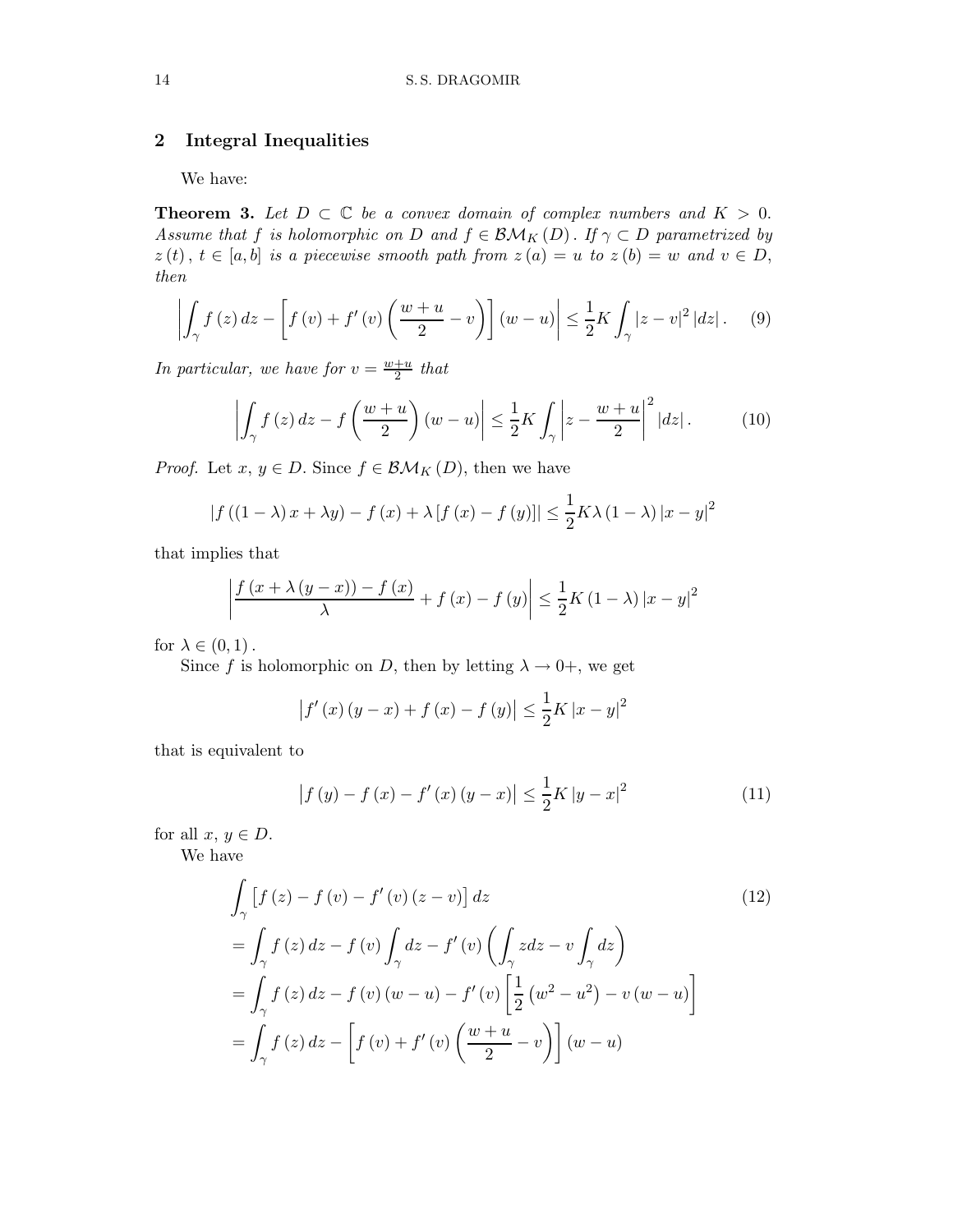for any  $v \in D$ .

By using (11) we get

$$
\left| \int_{\gamma} f(z) dz - \left[ f(v) + f'(v) \left( \frac{w+u}{2} - v \right) \right] (w-u) \right|
$$
  
\n
$$
\leq \int_{\gamma} |f(z) - f(v) - f'(v) (z-v) | |dz| \leq \frac{1}{2} K \int_{\gamma} |z - v|^2 |dz|
$$

for any  $v \in D$ , which proves the inequality (9).

If the path  $\gamma$  is a segment  $[u, w] \subset G$  connecting two distinct points u and w in G then we write  $\int_{\gamma} f(z) dz$  as  $\int_{u}^{w} f(z) dz$ .

**Corollary 4.** With the assumptions of Theorem 3, suppose  $[u, w] \subset D$  is a segment connecting two distinct points u and w in D and  $v \in [u, w]$ . Then for  $v = (1 - s) u +$ sw with  $s \in [0,1]$ , we have

$$
\left| \int_{u}^{w} f(z) dz - f((1 - s)u + sw) (w - u) \right|
$$
  
-  $f'((1 - s)u + sw) \left( \frac{1}{2} - s \right) (w - u)^{2} \left| \frac{1}{6} K |w - u|^{3} \left[ (1 - s)^{3} + s^{3} \right].$  (13)

In particular, we have, see also (5),

$$
\left| \int_{u}^{w} f(z) dz - f\left(\frac{w+u}{2}\right)(w-u) \right| \leq \frac{1}{24} K |w-u|^{3}.
$$
 (14)

Proof. It follows by Theorem 3 by observing that

$$
\int_{u}^{w} |z - v|^2 |dz| = |w - u| \int_{0}^{1} |(1 - t)u + tw - (1 - s)u - sw|^2 dt
$$
  

$$
= |w - u| \int_{0}^{1} |(1 - t)u + tw - (1 - s)u - sw|^2 dt
$$
  

$$
= |w - u|^3 \int_{0}^{1} (t - s)^2 dt = \frac{1}{3} |w - u|^3 [(1 - s)^3 + s^3]
$$
  

$$
\in [0, 1].
$$

for  $s \in [0, 1]$ .

**Theorem 5.** Let  $D \subset \mathbb{C}$  be a convex domain of complex numbers and  $K > 0$ . Assume that f is holomorphic on D and  $f \in \mathcal{BM}_K(D)$ . If  $\gamma \subset D$  parametrized by  $z(t)$ ,  $t \in [a, b]$  is a piecewise smooth path from  $z(a) = u$  to  $z(b) = w$  and  $v \in D$ , then

$$
\left|\frac{1}{2}\left[f\left(w\right)\left(w-v\right)+f\left(u\right)\left(v-u\right)+f\left(v\right)\left(w-u\right)\right]-\int_{\gamma}f\left(z\right)dz\right|
$$

 $\Box$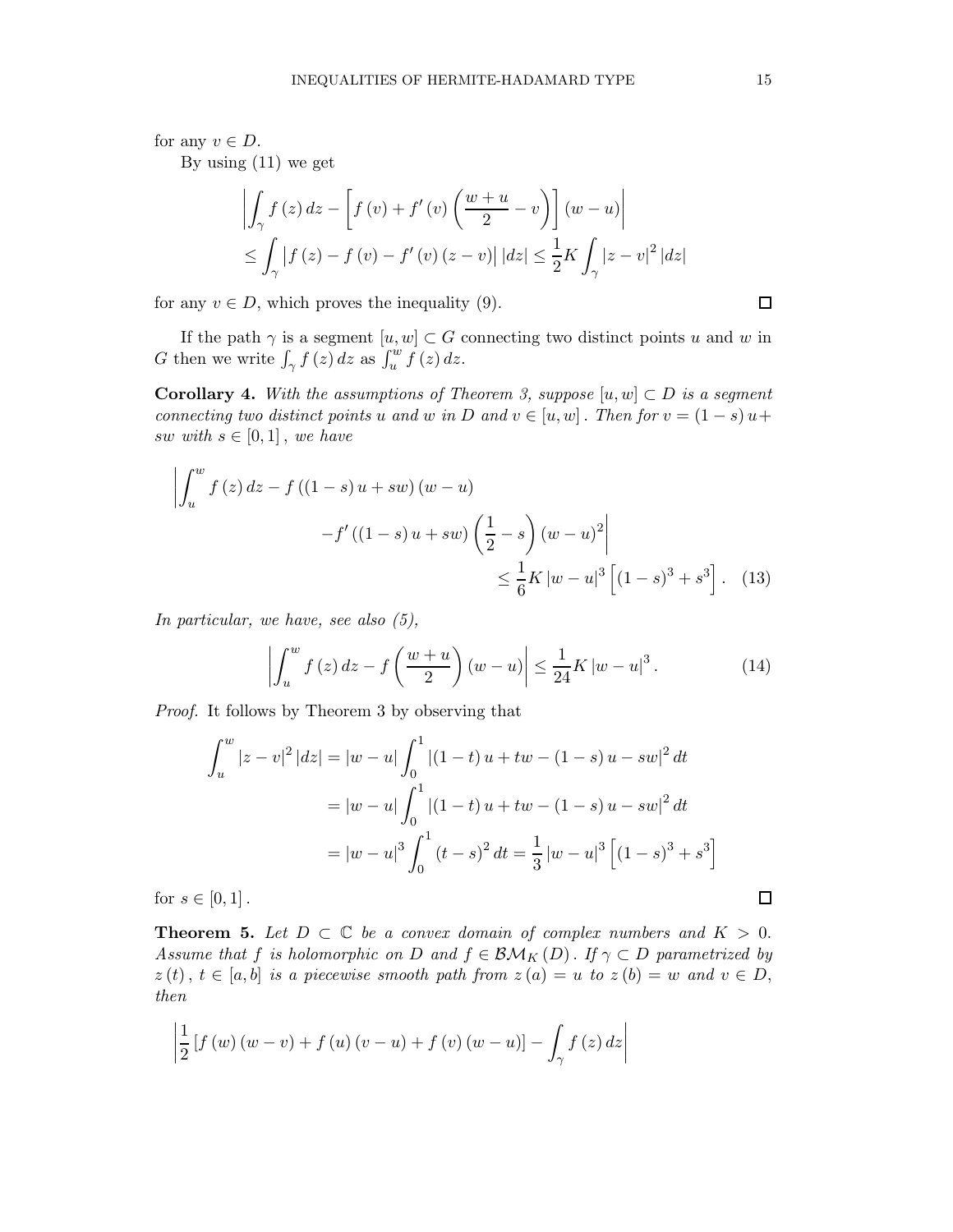$$
\leq \frac{1}{4}K \int_{\gamma} |z - v|^2 |dz| \qquad (15)
$$

In particular, we have for  $v = \frac{w+u}{2}$  that

$$
\left| \frac{1}{2} \left[ \frac{f(w) + f(u)}{2} + f\left(\frac{w+u}{2}\right) \right] (w-u) - \int_{\gamma} f(z) dz \right|
$$
  

$$
\leq \frac{1}{4} K \int_{\gamma} \left| z - \frac{w+u}{2} \right|^2 |dz|.
$$
 (16)

Proof. By using (11) we get

$$
\int_{\gamma} |f(v) - f(z) - f'(z)(v - z)| |dz| \leq \frac{1}{2} K \int_{\gamma} |v - z|^2 |dz|
$$
 (17)

for  $v \in D$ .

By the complex integral properties, we have

$$
\left| \int_{\gamma} \left[ f(v) - f(z) - f'(z)(v - z) \right] dz \right| \le \int_{\gamma} \left| f(v) - f(z) - f'(z)(v - z) \right| |dz| \tag{18}
$$

for  $v \in D$ .

Using integration by parts, we get

$$
\int_{\gamma} [f(v) - f(z) - f'(z) (v - z)] dz
$$
\n
$$
= f(v) \int_{\gamma} dz - \int_{\gamma} f(z) dz - \int_{\gamma} f'(z) (v - z) dz
$$
\n
$$
= f(v) (w - u) - \int_{\gamma} f(z) dz - \left[ f(z) (v - z) \Big|_{u}^{w} + \int_{\gamma} f(z) dz \right]
$$
\n
$$
= f(v) (w - u) - \int_{\gamma} f(z) dz - f(w) (v - w) + f(u) (v - u) - \int_{\gamma} f(z) dz
$$
\n
$$
= f(w) (w - v) + f(u) (v - u) + f(v) (w - u) - 2 \int_{\gamma} f(z) dz,
$$

which implies that

$$
\frac{1}{2}[f(w)(w-v) + f(u)(v-u) + f(v)(w-u)] - \int_{\gamma} f(z) dz
$$
  
= 
$$
\frac{1}{2} \int_{\gamma} [f(v) - f(z) - f'(z)(v-z)] dz
$$
 (19)

for  $v \in D$ .

By utilising (17)-(19) we get the desired result (15).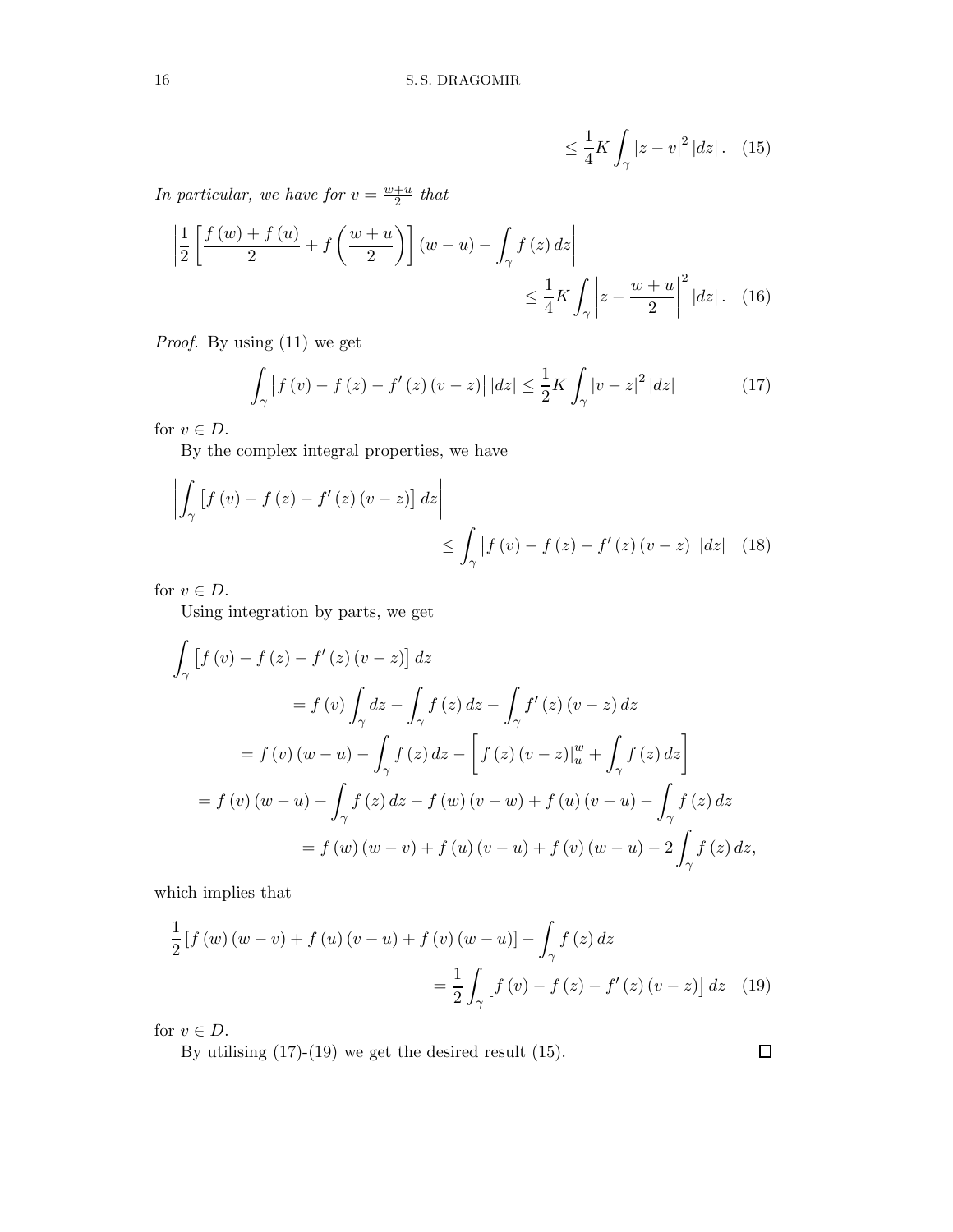We have:

**Corollary 6.** With the assumptions of Theorem 3, suppose  $[u, w] \subset D$  is a segment connecting two distinct points u and w in D and  $v \in [u, w]$ . Then for  $v = (1 - s) u +$ sw with  $s \in [0,1]$ , we have

$$
\left| \frac{1}{2} \left[ (1-s) f(w) + sf(w) + f((1-s) u + sw) \right] (w - u) - \int_{u}^{w} f(z) dz \right|
$$
  

$$
\leq \frac{1}{12} K |w - u|^3 \left[ (1-s)^3 + s^3 \right]. \tag{20}
$$

In particular, we have for  $v = \frac{w+u}{2}$  that

$$
\left| \frac{1}{2} \left[ \frac{f(w) + f(u)}{2} + f\left(\frac{w+u}{2}\right) \right] (w-u) - \int_{u}^{w} f(z) dz \right| \le \frac{1}{48} K |w-u|^3. \tag{21}
$$

We observe that, if f is holomorphic on D and  $K = \sup_{z \in D} |f''(z)|$  is finite, then by  $(9)$  and  $(10)$  we have

$$
\left| \int_{\gamma} f(z) dz - \left[ f(v) + f'(v) \left( \frac{w+u}{2} - v \right) \right] (w-u) \right|
$$
  

$$
\leq \frac{1}{2} \sup_{z \in D} |f''(z)| \int_{\gamma} |z-v|^2 |dz| \quad (22)
$$

for all  $v \in D$ . In particular,

$$
\left| \int_{\gamma} f(z) dz - f\left(\frac{w+u}{2}\right)(w-u) \right| \le \frac{1}{2} \sup_{z \in D} |f''(z)| \int_{\gamma} |z - \frac{w+u}{2}|^2 |dz|.
$$
 (23)

From  $(15)$  and  $(16)$  we get

$$
\left| \frac{1}{2} \left[ f(w) (w - v) + f(u) (v - u) + f(v) (w - u) \right] - \int_{\gamma} f(z) dz \right|
$$
  

$$
\leq \frac{1}{4} \sup_{z \in D} |f''(z)| \int_{\gamma} |z - v|^2 |dz|.
$$
 (24)

for all  $v \in D$ . In particular,

$$
\left|\frac{1}{2}\left[\frac{f(w)+f(u)}{2}+f\left(\frac{w+u}{2}\right)\right](w-u)\right|
$$

$$
-\int_{\gamma} f(z) dz \left|\leq \frac{1}{4} \sup_{z\in D} |f''(z)| \int_{\gamma} \left|z - \frac{w+u}{2}\right|^2 |dz|.
$$
 (25)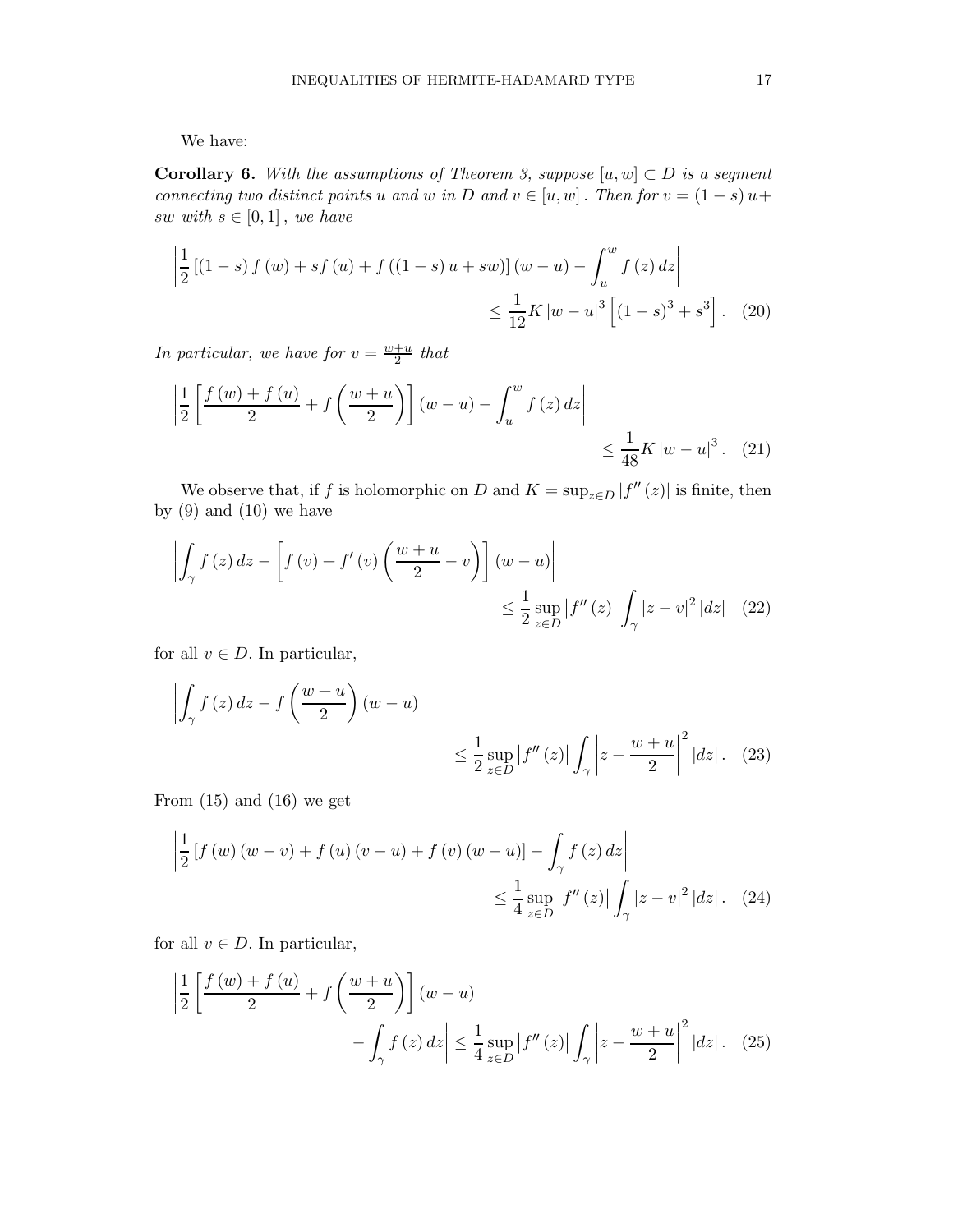The inequalities (22)-(25) provide many examples of interest as follows.

If we consider the function  $f(z) = \exp z$ ,  $z \in \mathbb{C}$  and  $\gamma \subset \mathbb{C}$  parametrized by  $z(t)$ ,  $t \in [a, b]$  is a piecewise smooth path from  $z(a) = u$  to  $z(b) = w$  then by (22)-(25) we have by the inequalities

$$
\left|\exp w - \exp u - \left(1 + \frac{w+u}{2} - v\right)(w-u)\exp v\right|
$$
  

$$
\leq \frac{1}{2}\sup_{z\in D}\left|\exp z\right| \int_{\gamma} |z-v|^2 |dz| \quad (26)
$$

for all  $v \in \mathbb{C}$ . In particular,

$$
\left| \exp w - \exp u - \exp \left( \frac{w+u}{2} \right) (w-u) \right|
$$
  

$$
\leq \frac{1}{2} \sup_{z \in D} \left| \exp z \right| \int_{\gamma} \left| z - \frac{w+u}{2} \right|^2 |dz| \quad (27)
$$

We also have

$$
\left| \frac{1}{2} \left[ (w - v) \exp w + (v - u) \exp u + (w - u) \exp v \right] - \exp w + \exp u \right|
$$
  

$$
\leq \frac{1}{4} \sup_{z \in D} |\exp z| \int_{\gamma} |z - v|^2 |dz|.
$$
 (28)

for all  $v \in \mathbb{C}$ . In particular,

$$
\left|\frac{1}{2}\left[\frac{\exp w + \exp u}{2} + \exp\left(\frac{w+u}{2}\right)\right](w-u) - \exp w + \exp u\right| \le \frac{1}{4} \sup_{z \in D} |\exp z| \int_{\gamma} \left|z - \frac{w+u}{2}\right|^2 |dz|.
$$
 (29)

Consider the function  $F(z) = \text{Log}(z)$  where  $\text{Log}(z) = \ln |z| + i \text{Arg}(z)$  and Arg (z) is such that  $-\pi <$  Arg (z)  $\leq \pi$ . Log is called the "principal branch" of the complex logarithmic function. F is analytic on all of  $\mathbb{C}\setminus\{x+iy : x \leq 0, y=0\}$  and  $F'(z) = \frac{1}{z}$  on this set.

If we consider  $f: D \to \mathbb{C}$ ,  $f(z) = \frac{1}{z}$  where  $D \subset \mathbb{C} \setminus \{x + iy : x \le 0, y = 0\}$ , then F is a primitive of f on D and if  $\gamma \subset D$  parametrized by  $z(t)$ ,  $t \in [a, b]$  is a piecewise smooth path from  $z(a) = u$  to  $z(b) = w$ , then

$$
\int_{\gamma} f(z) dz = \text{Log}(w) - \text{Log}(u).
$$

For  $D \subset \mathbb{C} \backslash \{x + iy : x \leq 0, y = 0\}$ , define  $d := \inf_{z \in D} |z|$  and assume that  $d \in (0,\infty)$ . By the inequalities  $(22)-(25)$  we then have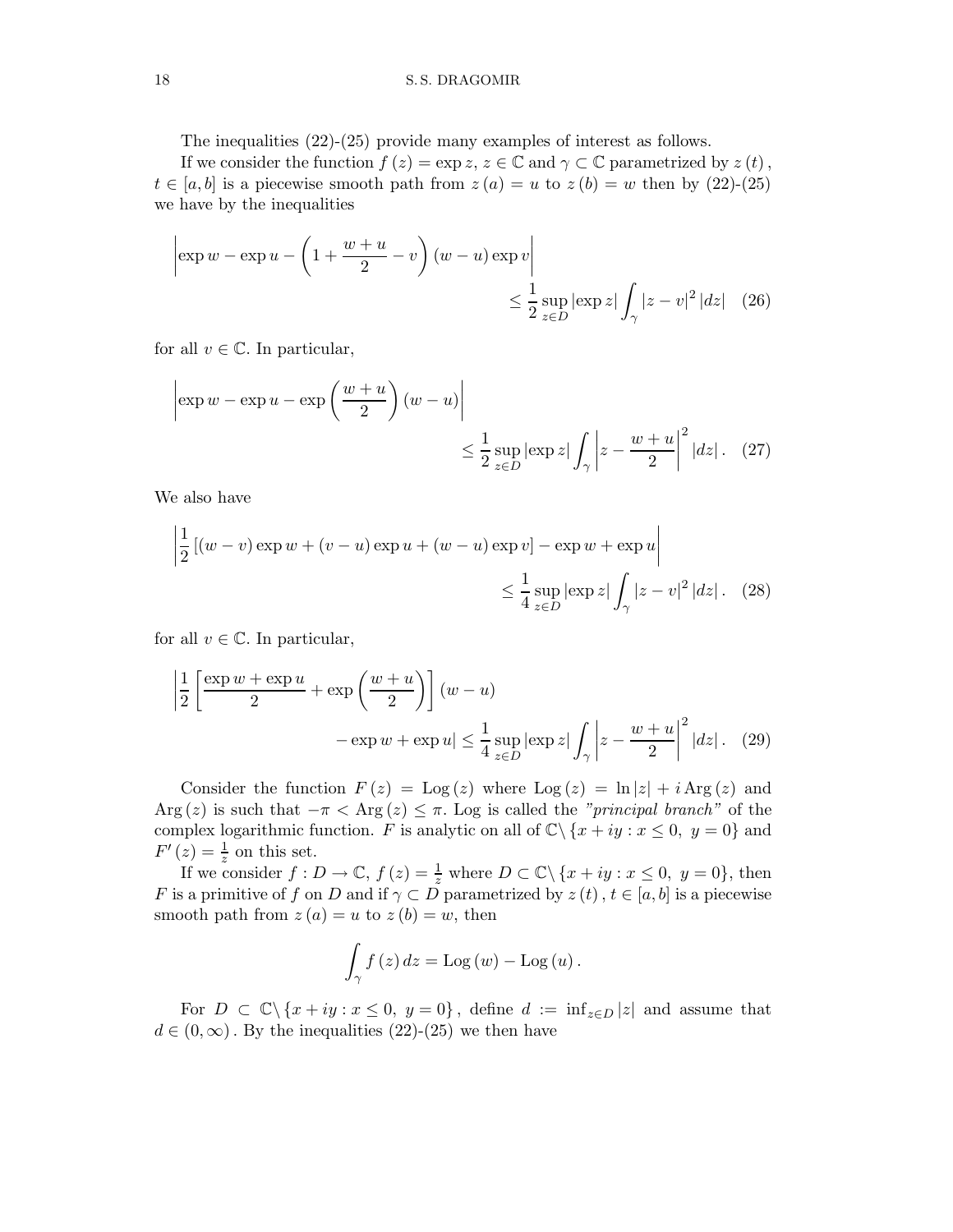$$
\left| \text{Log}\left(w\right) - \text{Log}\left(u\right) - \left[\frac{1}{v} - \frac{1}{v^2} \left(\frac{w+u}{2} - v\right)\right] \left(w - u\right) \right| \le \frac{1}{d^3} \int_{\gamma} |z - v|^2 |dz| \quad (30)
$$

for all  $v \in D$ . In particular,

$$
\left| \text{Log}(w) - \text{Log}(u) - \left(\frac{w+u}{2}\right)^{-1} (w-u) \right| \le \frac{1}{d^3} \int_{\gamma} \left| z - \frac{w+u}{2} \right|^2 |dz|.
$$
 (31)

We also have

$$
\left| \frac{1}{2} \left( \frac{w-v}{w} + \frac{v-u}{u} + \frac{w-u}{v} \right) - \text{Log}(w) + \text{Log}(u) \right| \le \frac{1}{2d^3} \int_{\gamma} |z-v|^2 |dz|.
$$
 (32)

for all  $v \in D$ . In particular,

$$
\left|\frac{1}{2}\left[\frac{u+w}{2wu}+\left(\frac{w+u}{2}\right)^{-1}\right](w-u)\right|
$$
  
- Log (w) + Log (u)|  $\leq \frac{1}{2d^3} \int_{\gamma} \left|z-\frac{w+u}{2}\right|^2 |dz|.$  (33)

## 3 Examples for Circular Paths

Let  $[a,b]\subseteq [0,2\pi]$  and the circular path  $\gamma_{[a,b],R}$  be centered at  $0$  and with radius  $R>0\,$ 

$$
z(t) = R \exp(it) = R(\cos t + i \sin t), t \in [a, b].
$$

If  $[a, b] = [0, \pi]$  then we get a half circle while for  $[a, b] = [0, 2\pi]$  we get the full circle. Since

$$
|e^{is} - e^{it}|^2 = |e^{is}|^2 - 2 \operatorname{Re} (e^{i(s-t)}) + |e^{it}|^2
$$

$$
= 2 - 2 \cos (s - t) = 4 \sin^2 \left(\frac{s - t}{2}\right)
$$

for any  $t, s \in \mathbb{R}$ , then

$$
\left|e^{is} - e^{it}\right|^r = 2^r \left|\sin\left(\frac{s-t}{2}\right)\right|^r \tag{34}
$$

for any  $t, s \in \mathbb{R}$  and  $r > 0$ . In particular,

$$
\left|e^{is} - e^{it}\right| = 2\left|\sin\left(\frac{s-t}{2}\right)\right|
$$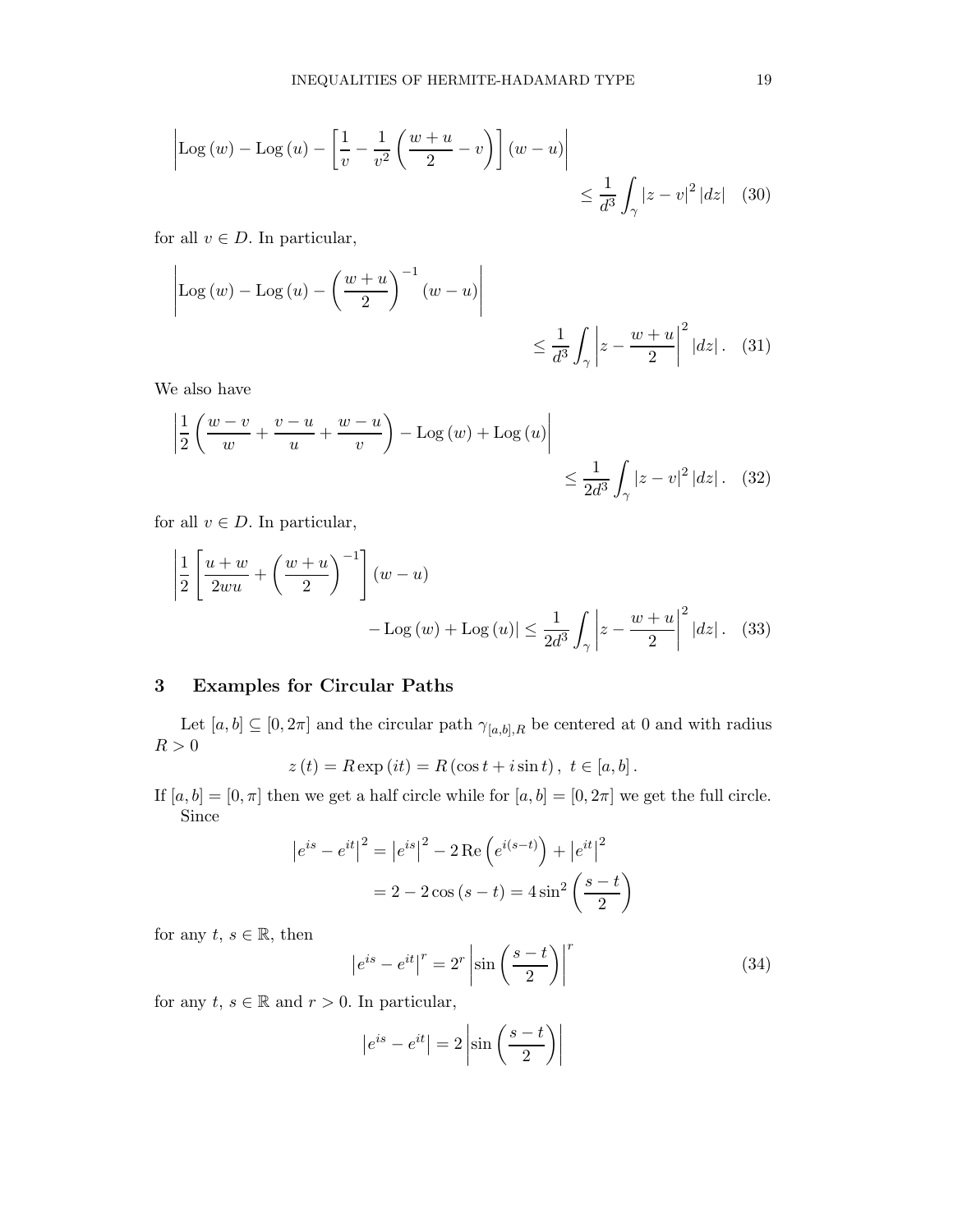## for any  $t, s \in \mathbb{R}$ .

For  $s = a$  and  $s = b$  we have

$$
|e^{ia} - e^{it}| = 2 \left| \sin \left( \frac{a-t}{2} \right) \right|
$$
 and  $|e^{ib} - e^{it}| = 2 \left| \sin \left( \frac{b-t}{2} \right) \right|$ .

If  $u = R \exp(ia)$  and  $w = R \exp(ib)$  then

$$
w - u = R [\exp (ib) - \exp (ia)] = R [\cos b + i \sin b - \cos a - i \sin a]
$$
  
= R [\cos b - \cos a + i (\sin b - \sin a)].

Since

$$
\cos b - \cos a = -2\sin\left(\frac{a+b}{2}\right)\sin\left(\frac{b-a}{2}\right)
$$

and

$$
\sin b - \sin a = 2\sin\left(\frac{b-a}{2}\right)\cos\left(\frac{a+b}{2}\right),\,
$$

hence

$$
w - u = R \left[ -2\sin\left(\frac{a+b}{2}\right)\sin\left(\frac{b-a}{2}\right) + 2i\sin\left(\frac{b-a}{2}\right)\cos\left(\frac{a+b}{2}\right) \right]
$$
  

$$
= 2R\sin\left(\frac{b-a}{2}\right) \left[ -\sin\left(\frac{a+b}{2}\right) + i\cos\left(\frac{a+b}{2}\right) \right]
$$
  

$$
= 2Ri\sin\left(\frac{b-a}{2}\right) \left[ \cos\left(\frac{a+b}{2}\right) + i\sin\left(\frac{a+b}{2}\right) \right]
$$
  

$$
= 2Ri\sin\left(\frac{b-a}{2}\right) \exp\left[\left(\frac{a+b}{2}\right)i\right].
$$

We also have

$$
z'(t) = Ri \exp{(it)} \text{ and } |z'(t)| = R
$$

for  $t \in [a, b]$ .

In what follows we assume that  $f$  is defined on a domain containing the circular path  $\gamma_{[a,b],R}$  and that f is holomorphic on that domain.

Consider the circular path  $\gamma_{[a,b],R}$  and assume that  $v = R \exp(is) \in \gamma_{[a,b],R}$  with  $s \in [a, b]$ . Then by using the inequality (9) we get

$$
\begin{aligned}\n\left| Ri \int_{a}^{b} f\left(R \exp\left(it\right)\right) \exp\left(it\right) dt \\
-\left[ f\left(R \exp\left(is\right)\right) + f'\left(R \exp\left(is\right)\right) \left(\frac{R \exp\left(ib) + R \exp\left(ia\right)}{2} - R \exp\left(is\right) \right) \right] \\
&\times 2 Ri \sin\left(\frac{b-a}{2}\right) \exp\left[\left(\frac{a+b}{2}\right) i\right] \\
&\leq \frac{1}{2} \sup_{t \in [a,b]} \left| f''\left(R \exp\left(it\right)\right) \right| R \int_{a}^{b} \left|R \exp\left(it\right) - R \exp\left(is\right)\right|^2 dt\n\end{aligned}
$$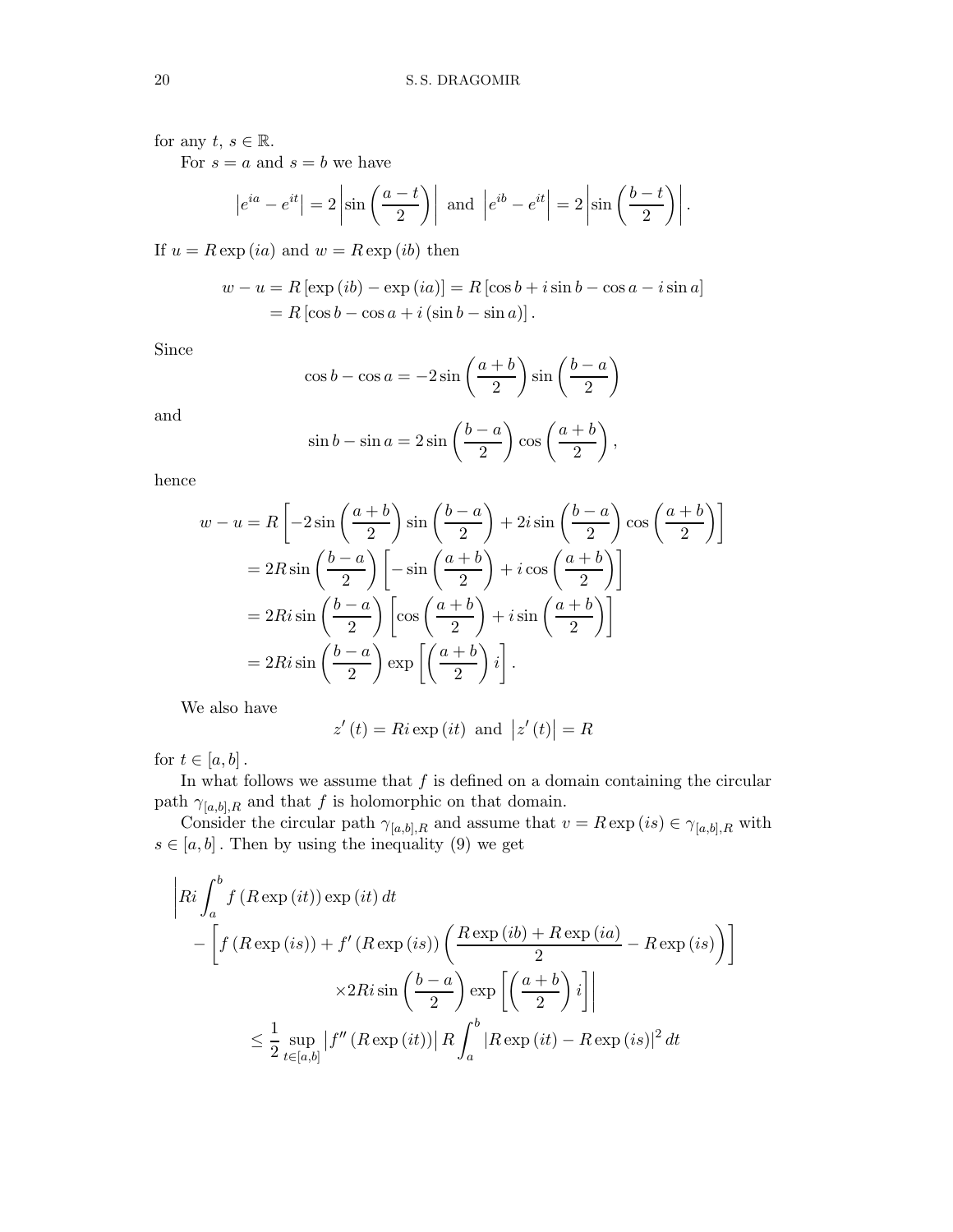$$
= \frac{1}{2} \sup_{t \in [a,b]} |f''(R \exp(it))| R^3 \int_a^b 4 \sin^2 \left(\frac{s-t}{2}\right) dt
$$
  

$$
= 2 \sup_{t \in [a,b]} |f''(R \exp(it))| R^3 \int_a^b \sin^2 \left(\frac{s-t}{2}\right) dt,
$$

which is equivalent to

$$
\left| \int_{a}^{b} f(R \exp(it)) \exp(it) dt \right|
$$
  
- 2R \left[ f(R \exp (is)) + f'(R \exp (is)) \left( \frac{\exp (ib) + \exp (ia)}{2} - \exp (is) \right) \right]   
× sin \left( \frac{b-a}{2} \right) \exp \left[ \left( \frac{a+b}{2} \right) i \right]   
≤ 2 \sup\_{t \in [a,b]} |f''(R \exp (it))| R^{2} \int\_{a}^{b} \sin^{2} \left( \frac{s-t}{2} \right) dt \quad (35)

for  $s\in [a,b]$  . Since

$$
\sin^2\left(\frac{s-t}{2}\right) = \frac{1-\cos(s-t)}{2},
$$

hence

$$
\int_{a}^{b} \sin^{2}\left(\frac{s-t}{2}\right) dt
$$
\n
$$
= \int_{a}^{b} \frac{1 - \cos(s-t)}{2} dt = \frac{1}{2} \left[b - a - \sin(b-s) - \sin(s-a)\right]
$$
\n
$$
= \frac{1}{2} \left[b - a - 2\sin\left(\frac{b-a}{2}\right)\cos\left(\frac{a+b}{2} - s\right)\right]
$$
\n
$$
= \frac{b-a}{2} - \sin\left(\frac{b-a}{2}\right)\cos\left(\frac{a+b}{2} - s\right)
$$

for  $s \in [a, b]$ .

Therefore by (35) we get

$$
\left| \int_{a}^{b} f(R \exp(it)) \exp(it) dt \right|
$$
  
- 2R \left[ f(R \exp(is)) + f'(R \exp(is)) \left( \frac{\exp ib) + \exp(ia)}{2} - \exp(is) \right) \right]   
× sin \left( \frac{b-a}{2} \right) \exp\left[ \left( \frac{a+b}{2} \right) i \right]   
≤ 2R^{2} \sup\_{t \in [a,b]} |f''(R \exp(it))| \left[ \frac{b-a}{2} - \sin\left( \frac{b-a}{2} \right) \cos\left( \frac{a+b}{2} - s \right) \right] (36)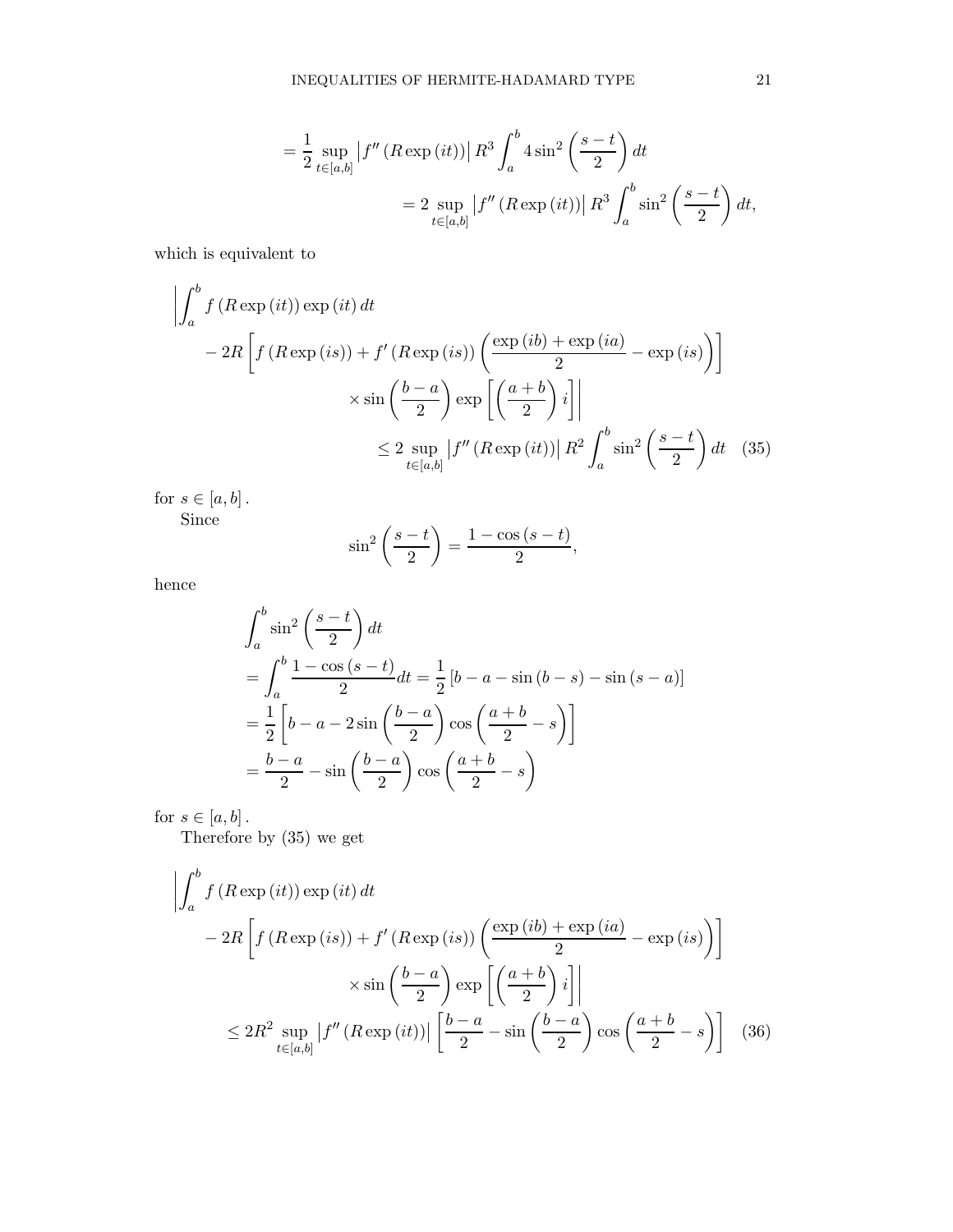for  $s\in [a,b]$  .

In particular, for  $s = \frac{a+b}{2}$  $\frac{+b}{2}$ , we obtain from (36) the best possible inequality

$$
\left| \int_{a}^{b} f(R \exp(it)) \exp(it) dt \right|
$$
  
- 2R \left[ f\left(R \exp\left(\frac{a+b}{2}i\right)\right) + f'\left(R \exp\left(\frac{a+b}{2}i\right)\right) \right]   
 \times \left(\frac{\exp(it) + \exp(it)}{2} - \exp\left(\frac{a+b}{2}i\right) \right] \right]   
 \times \sin\left(\frac{b-a}{2}\right) \exp\left[\left(\frac{a+b}{2}\right)i\right]   
 \le 2R^{2} \sup\_{t \in [a,b]} |f''(R \exp(it))| \left[\frac{b-a}{2} - \sin\left(\frac{b-a}{2}\right)\right]. (37)

By utilising the inequality (24) for the circular path  $\gamma_{[a,b],R}$  and  $v = R \exp(is) \in$  $\gamma_{[a,b],R}$  with  $s \in [a,b]$ , we also get

$$
\left| f (R \exp (ib)) \sin \left( \frac{b-s}{2} \right) \exp \left[ \left( \frac{s+b}{2} \right) i \right] \right|
$$
  
+  $f (R \exp (ia)) \sin \left( \frac{s-a}{2} \right) \exp \left[ \left( \frac{a+s}{2} \right) i \right]$   
+  $f (R \exp (is)) \sin \left( \frac{b-a}{2} \right) \exp \left[ \left( \frac{a+b}{2} \right) i \right]$   
-  $\int_a^b f (R \exp (it)) \exp (it) dt \Big|$   
 $\leq R^2 \sup_{t \in [a,b]} |f'' (R \exp (it))| \left[ \frac{b-a}{2} - \sin \left( \frac{b-a}{2} \right) \cos \left( \frac{a+b}{2} - s \right) \right].$  (38)

In particular, for  $s = \frac{a+b}{2}$  $\frac{+b}{2}$ , we get from (38) best possible inequality

$$
\left| f (R \exp{(bi)}) \sin\left(\frac{b-a}{4}\right) \exp\left[\left(\frac{a+3b}{4}\right)i\right] \right|
$$
  
+  $f (R \exp{(ia)}) \sin\left(\frac{b-a}{4}\right) \exp\left[\left(\frac{3a+b}{4}\right)i\right]$   
+  $f \left(R \exp\left(\frac{a+b}{2}i\right)\right) \sin\left(\frac{b-a}{2}\right) \exp\left[\left(\frac{a+b}{2}\right)i\right]$   
-  $\int_a^b f (R \exp{(it)}) \exp{(it)} dt \right|$   
 $\leq R^2 \sup_{t \in [a,b]} |f'' (R \exp{(it)})| \left[\frac{b-a}{2} - \sin\left(\frac{b-a}{2}\right)\right].$  (39)